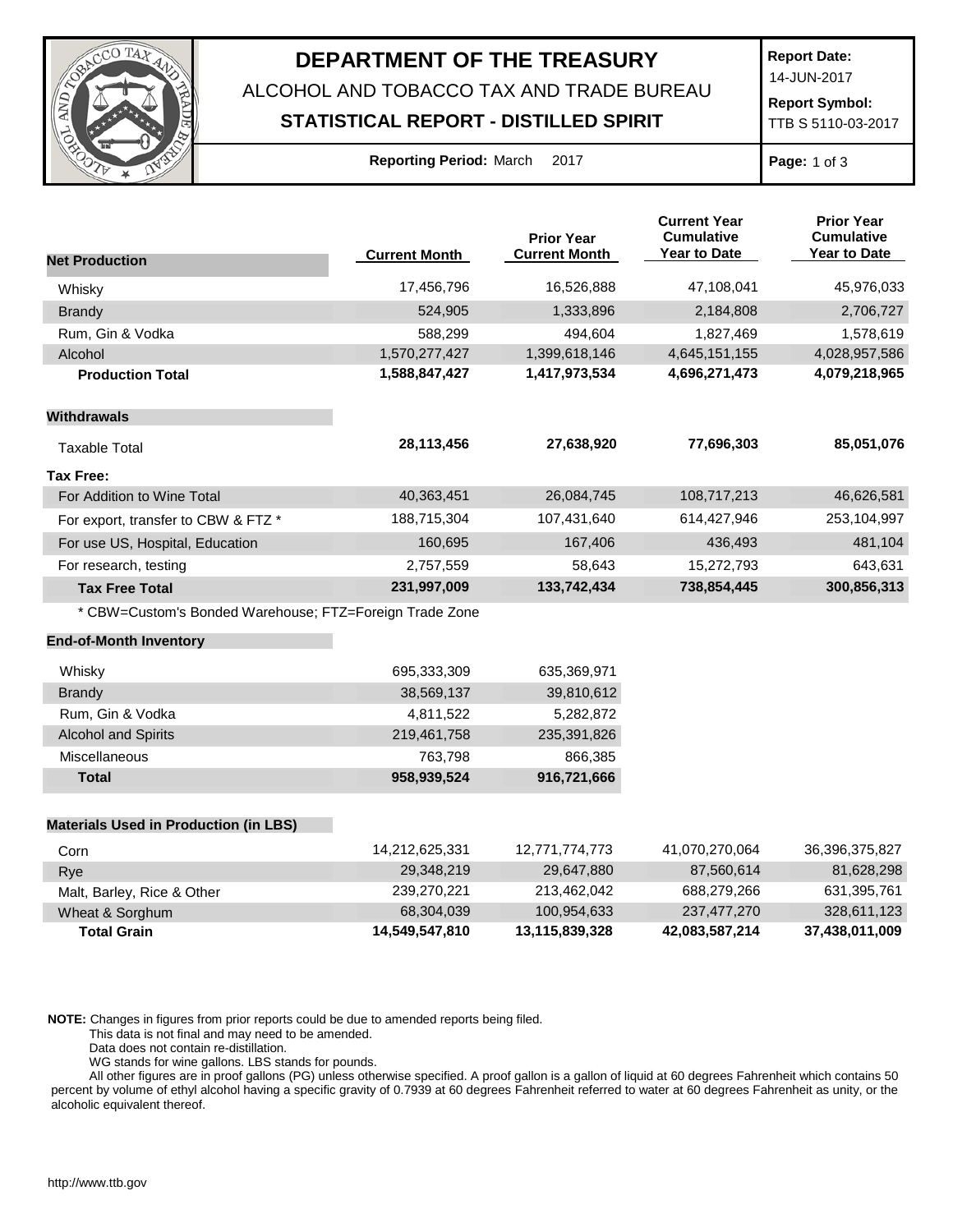## **STATISTICAL REPORT - DISTILLED SPIRIT** TTB S 5110-03-2017 **Page:** <sup>2</sup> of 3

|                                                 | <b>Current Month</b> | <b>Prior Year</b><br><b>Current Month</b> | <b>Current Year</b><br><b>Cumulative</b><br><b>Year to Date</b> | <b>Prior Year</b><br><b>Cumulative</b><br><b>Year to Date</b> |
|-------------------------------------------------|----------------------|-------------------------------------------|-----------------------------------------------------------------|---------------------------------------------------------------|
| <b>Bottled For Domestic Use (in WG)</b>         |                      |                                           |                                                                 |                                                               |
| Whisky                                          | 7,740,467            | 5,816,791                                 | 20,749,867                                                      | 18,373,689                                                    |
| <b>Brandy</b>                                   | 1,923,103            | 521,818                                   | 5,635,773                                                       | 3,847,531                                                     |
| Imported Rum                                    | 3,785,342            | 3,744,021                                 | 11,516,895                                                      | 11,574,576                                                    |
| Gin                                             | 965,206              | 1,128,228                                 | 2,567,566                                                       | 2,749,944                                                     |
| Vodka                                           | 13,025,063           | 11,580,031                                | 32,995,550                                                      | 30,480,022                                                    |
| Cordials                                        | 6,485,825            | 5,204,521                                 | 17,425,778                                                      | 15,798,685                                                    |
| Cocktails                                       | 1,241,441            | 1,298,471                                 | 3,002,074                                                       | 3,128,452                                                     |
| Tequila                                         | 1,364,226            | 1,655,504                                 | 3,985,506                                                       | 3,969,482                                                     |
| Alcohol, Neutral Spirits & Miscellaneous        | 176,282              | 164,587                                   | 414,591                                                         | 457,424                                                       |
| <b>Non-Whisky Total</b>                         | 28,966,488           | 25,297,181                                | 77,543,733                                                      | 72,006,116                                                    |
| <b>Total Whisky &amp; Non-Whisky</b>            | 36,706,955           | 31,113,972                                | 98,293,600                                                      | 90,379,805                                                    |
| <b>Bottled in Bond for Domestic Use (in WG)</b> |                      |                                           |                                                                 |                                                               |
| <b>Total</b>                                    | 66,262               | 53,374                                    | 259,240                                                         | 150,530                                                       |
| <b>Bottled for Export (in WG)</b>               |                      |                                           |                                                                 |                                                               |
| Whisky                                          | 2,351,600            | 1,854,215                                 | 6,593,136                                                       | 5,777,167                                                     |
| Brandy, Cordials, Cocktails & Miscellaneous     | 297,325              | 268,301                                   | 981,972                                                         | 1,033,026                                                     |
| Rum, Gin, Vodka, Tequila & Alcohol              | 562,867              | 384,394                                   | 1,410,782                                                       | 1,257,765                                                     |
| <b>Total</b>                                    | 3,211,792            | 2,506,910                                 | 8,985,890                                                       | 8,067,958                                                     |
| <b>Grand Total</b>                              | 39,985,009           | 33,674,256                                | 107,538,730                                                     | 98,598,293                                                    |
| <b>Spirits Dumped to Processing</b>             |                      |                                           |                                                                 |                                                               |
| <b>Alcohol and Neutral Spirits</b>              | 42,788,062           | 39,502,990                                | 115,523,228                                                     | 111,592,645                                                   |
| <b>Imported Whisky</b>                          | 2,223,058            | 1,722,767                                 | 6,246,756                                                       | 5,762,992                                                     |
| Domestic Whisky                                 | 8,651,630            | 6,588,616                                 | 23,980,806                                                      | 20,710,542                                                    |
| <b>Brandy</b>                                   | 936,898              | 1,035,219                                 | 3,630,865                                                       | 3,526,995                                                     |
| Imported Rum                                    | 4,654,319            | 4,565,074                                 | 12,879,480                                                      | 13,226,358                                                    |
| Gin                                             | 696,106              | 724,273                                   | 1,901,761                                                       | 1,880,490                                                     |
| Vodka                                           | 2,812,842            | 3,222,556                                 | 7,842,725                                                       | 8,050,131                                                     |
| Cordials, Cocktails & Miscellaneous             | 886,104              | 1,070,040                                 | 2,603,028                                                       | 2,375,586                                                     |
| Tequila                                         | 1,504,526            | 1,458,999                                 | 4,016,564                                                       | 3,716,658                                                     |
| <b>Total</b>                                    | 65,153,545           | 59,890,534                                | 178,625,213                                                     | 170,842,397                                                   |
| <b>Other Ingredients Mixed with Spirits</b>     |                      |                                           |                                                                 |                                                               |
| Wine                                            | 1,418,406            | 1,129,575                                 | 3,819,581                                                       | 3,308,111                                                     |
| <b>Alcohol Flavoring Materials</b>              | 395,282              | 359,124                                   | 1,098,621                                                       | 1,015,014                                                     |
|                                                 |                      |                                           |                                                                 |                                                               |

**NOTE:** Changes in figures from prior reports could be due to amended reports being filed.

This data is not final and may need to be amended.

Data does not contain re-distillation.

WG stands for wine gallons. LBS stands for pounds.

All other figures are in proof gallons (PG) unless otherwise specified. A proof gallon is a gallon of liquid at 60 degrees Fahrenheit which contains 50 percent by volume of ethyl alcohol having a specific gravity of 0.7939 at 60 degrees Fahrenheit referred to water at 60 degrees Fahrenheit as unity, or the alcoholic equivalent thereof.